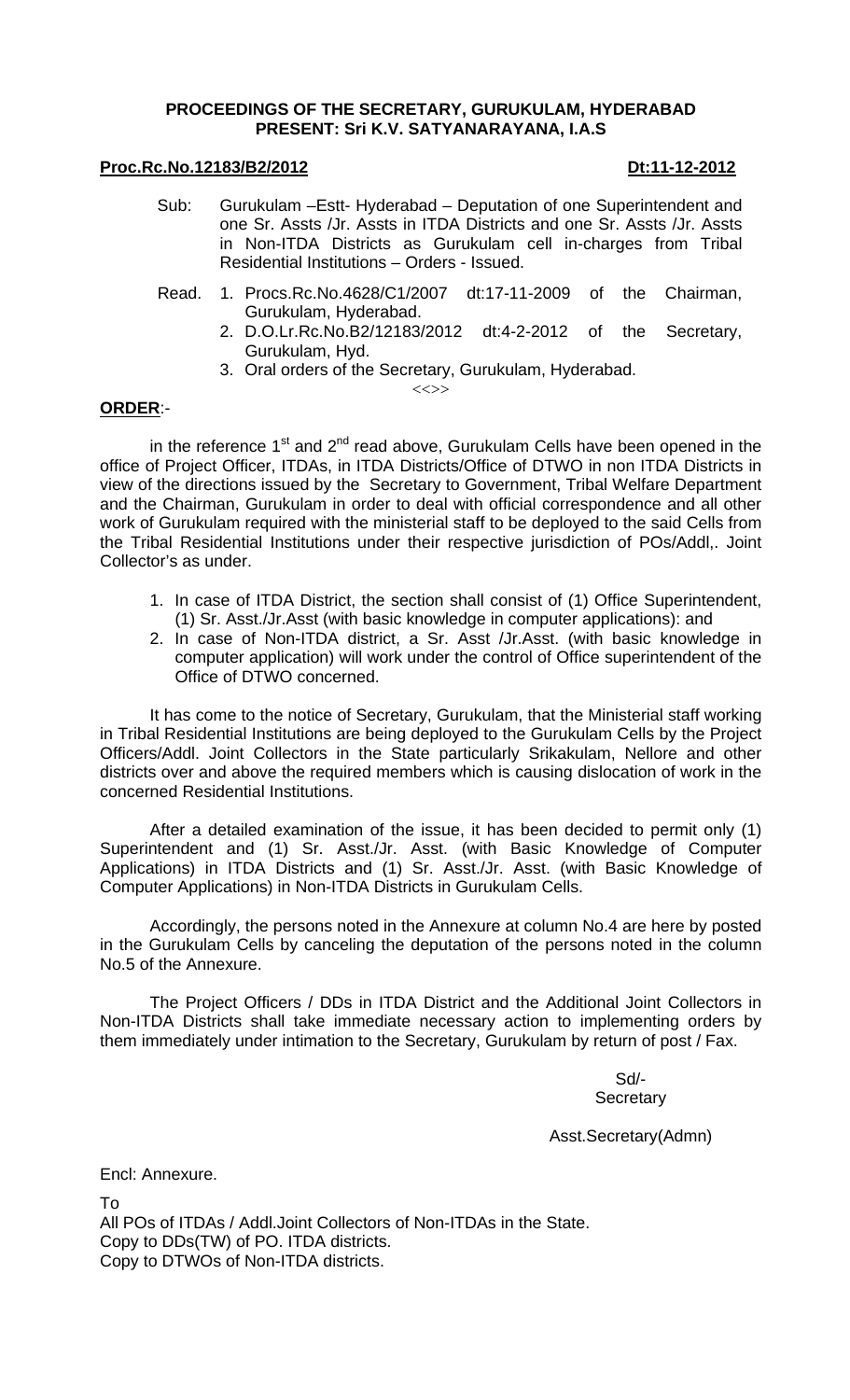# **ANNEXURE GURUKULAM CELL IN-CHARGES**

| SI.<br>No.                 | <b>ITDAs / Districts</b>                    | <b>Presently working in</b><br><b>Gurukulam Cell</b>                                                                           | Suptd./Sr.Asst,/Jr.Asst.<br>now posted to work in<br><b>Gurukulam Cell</b>                                                                                                 | <b>Repatriated to the</b><br>regular parent<br>institutions                                                                             |
|----------------------------|---------------------------------------------|--------------------------------------------------------------------------------------------------------------------------------|----------------------------------------------------------------------------------------------------------------------------------------------------------------------------|-----------------------------------------------------------------------------------------------------------------------------------------|
| $\boldsymbol{\mathcal{L}}$ | $\overline{2}$                              | 3                                                                                                                              | 4                                                                                                                                                                          | 5                                                                                                                                       |
| $\mathbf{1}$               | Seethampeta                                 | 1.S.S. Venkateswarlu,<br>Supdt.,<br>2.G.V.Ramana<br>Murthy, Jr. Asst.,                                                         | 1.P.Prabhakar<br>Rao,<br>Supdt.,<br>APTWRJC,<br>Seethampeta, Srikakulam<br>Dist.<br>2.G.V.Ramana Murthy, Jr.<br>APTWRS(B),<br>Asst.,<br>Seethampeta, Srikakulam<br>Dist.   | S.S.Venkateshwarlu,<br>Supdt.                                                                                                           |
| $\overline{2}$             | Paderu                                      | 1.P.S.N.Murthy, PGT<br>Maths,<br>2.SK.Karim<br>Basha,<br>Jr. Asst.,                                                            | 1.Sri.B.Appala<br>Naidu,<br>Supdt., APTWRS(PTG-B),<br>Vishakapatnam dist.<br>2.SK.Karim<br>Basha,<br>Jr.<br>APTWRS(B),<br>Asst.,<br>Gummakota,<br>Vishakhapatnam Dist.     | P.S.N.Murthy,<br><b>PGT</b><br>APTWRS(B),<br>Maths,<br>G.Madugula,<br>Visakhapatnam Dist.                                               |
| 3                          | Parvathipuram                               | 1.P.Gourisankara<br>Rao, Supdt.,<br>2. G.Kiran, Jr. Asst.,                                                                     | 1.P.Gourisankara<br>Rao,<br>Supdt.,<br>APTWRJC(B),<br>Bhadragiri, Vizainagaram<br>Dist.<br>2.G.Kiran,<br>Jr.<br>Asst.,<br>APTWRS(B),<br>Kurupam,<br>Vizianagaram Dist.     |                                                                                                                                         |
| $\overline{4}$             | R.C.Varam,                                  | 1.K.Krishna<br>Kumari,<br>Sr. Asst.,<br><b>B.Kiran</b><br>2.<br>Kumar,<br>Attender, PTWRS(B),<br>Maredumilli,<br>E.G.<br>Dist. | 1.P.Jaffer Khan, Supdt.<br>APTWRS(G) R.C.Varam<br>2.K.Krishna Kumari, Sr.<br>APTWRS(G),<br>Asst.,<br>R.C.Varam, East Godavari<br>Dist.                                     | B.Kiran Kumar,<br>Attender, APTWRS(B),<br>Maredumilli, E.G. Dist.                                                                       |
| 5                          | K.R.Puram                                   | R.Lakshmi Narayana,<br>Sr. Asst.,                                                                                              | 1.M.Venkateswara<br>Rao,<br>Sr. Asst., APTWRS(G),<br>Buttaigudem,<br>West<br>Godavari Dist.                                                                                | R.Lakshmi Narayana,<br>Sr. Asst., APTWRS(B),<br>K.R.Puram, W.G Dist.                                                                    |
| 6                          | Nellore<br>(Nellore / Chittoor<br>/ Kadapa) | 1.E. Nataraja, Supdt.,<br>2. N.Deelip Kumar,<br>Supdt.,                                                                        | Supdt.,<br>1.<br>E.Nataraja,<br>Chittedu,<br>APTWRJC(B),<br><b>Nellore Dist</b><br>2. M. Krishnama Raju, Jr.<br><b>APTWRS</b><br>Asst.,<br>(B),<br>Somasila, Nellore Dist. | N.Deelip<br>Kumar,<br>APTWRS(B), Somasila,<br>Nellore Dist.                                                                             |
| $\overline{7}$             | Bhadrachalam                                | Supdt.,<br>1.B.Krishna,<br>2.<br>M.Venkateswarlu,<br>Sr. Asst.,                                                                | 1. M. Venkateswarlu, Sr.<br>APTWRS(G),<br>Asst.,<br>Bhadrachalam, Khammam<br>Dist.<br>2. K.Narender, Sr.Asst.,<br>APTWRS(G), Sudimalla,<br>Khammam dist.                   | B.Krishna, Supdt.,<br>APTWRJC(B),<br>Chintoor, Khammam<br>Dist.                                                                         |
| 8                          | Eturunagaram                                | 1.B.Shankar, Sr.<br>Asst.,<br>2.P.Bhaskar Supdt.,<br>3.B.Sunil, Jr. Asst.,                                                     | 1.P.Bhaskar, Supdt.,<br>APTWRS(B),<br>Eturunagaram,<br>K.Soma<br>Sankaraiah,<br>2 <sup>1</sup><br>APTWRS(EM),<br>Sr.Asst.,<br>Warangal, Warangal Dist.                     | 1.B.Shankar, Sr. Asst.,<br>APTWRS(B),<br>Eturunagaram,<br>Warangal Dist.<br>2.B.Sunil, Jr. Asst.,<br>APTWRS(B),<br>Ashoknagar, Warangal |